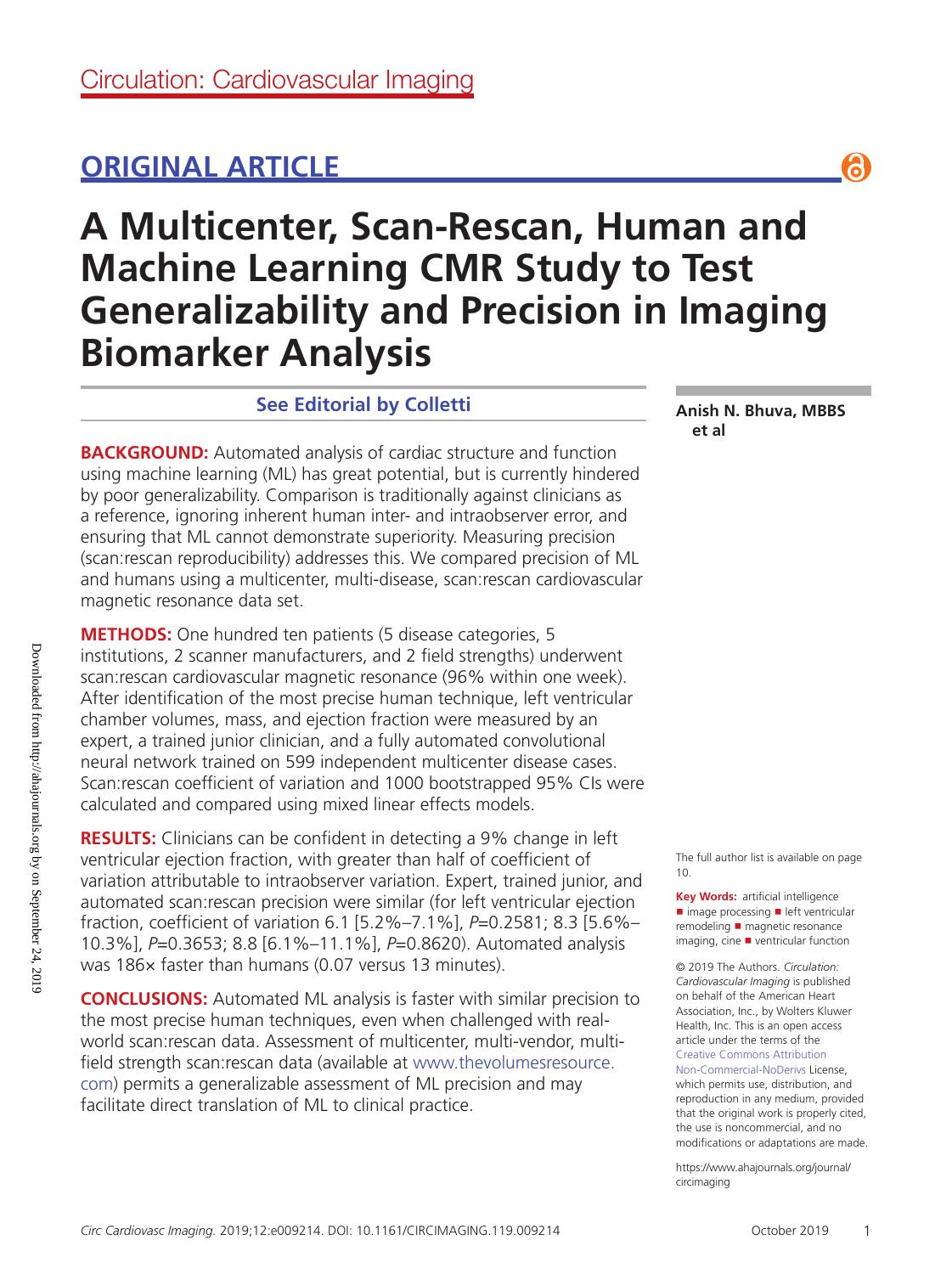# **CLINICAL PERSPECTIVE**

Left ventricular ejection fraction and mass remain key imaging biomarkers and are used daily for clinical decision-making and as clinical trial outcome measures. While cardiovascular magnetic resonance imaging to measure left ventricular ejection fraction is performed at high resolution, clinician analysis is remarkably variable. Automated techniques using machine learning may offer time-saving and improved confidence in absolute values, but they should be demonstrably generalizable and precise (repeatable) before widespread adoption. To address this, a multicenter, multi-vendor, multi-field strength, multi-disease cardiovascular magnetic resonance resource of 110 patients undergoing repeat imaging in a short time-frame was assembled. This was analyzed by an expert, a trained junior clinician (using five different techniques), and a fully automated convolutional neural network. This showed that clinicians can be confident in detecting a 9% change in left ventricular ejection fraction or a 20 g change in LV mass. This will be difficult to improve for clinicians because the greatest source of human error was attributable to the observer rather than modifiable factors. Having understood these errors, a convolutional neural network was trained on separate multicentre data for automated analysis and was successfully generalizable to the real-world cardiovascular magnetic resonance data. Precision was similar to human analysis, and performance was 186× faster. Automated cardiovascular magnetic resonance analysis should, therefore, be adopted globally to gain from time-saving and standardization benefits. The real-world benchmarking resource has been made available, detailed at www. thevolumesresource.com.

**LEVEF)** and mass (LVM) remain key imaging biomarkers and are used daily for clinical decision-making and as clinical trial outcome measures.<sup>1,2</sup> Absolute values guide pharmaeft ventricular ejection fraction (LVEF) and mass (LVM) remain key imaging biomarkers and are used daily for clinical decision-making and as clinical trial cotherapy, device therapy, and surgical intervention. Although it is important that measurement is accurate against some putative reference- or at least that any bias is known, it is measurement precision (repeatability) that determines the clinical smallest detectable difference with time or treatment and the sample size of clinical trials.3 Cardiovascular magnetic resonance (CMR) imaging is the reference standard imaging modality to assess LV structure and function, and image acquisition is largely standardized through international consensus guidelines.4 In contrast, there is less agreement about analysis techniques where significant variation exists between inclusion/exclusion of papillary muscles, trabeculae, and

use of edge detection methods despite the CMR community desire for consistency and precision.

LVEF and LVM measurement variation arise from many sources including on-target changes with disease or intervention, off-target unavoidable biological variation (eg, heart rate and volume status), and avoidable intraobserver, inter-observer, inter-study, inter-center variation. These include noise (eg, intraobserver variation) and bias (one observer may systematically detect an edge differently to another),<sup>5,6</sup> but relative contributions of each error source are not known.

Training programs and semi-automated contouring speed up segmentation and improve inter-observer agreement, but techniques vary considerably.<sup>7-9</sup> Automated analysis via machine learning (ML) approaches using deep learning neural networks show potential,<sup>10,11</sup> and could remove this intra- and inter-observer variation. Currently, ML algorithms are tested by direct comparison with human expert observers as the reference standard, however this ignores sources of human error and means that ML techniques are unable to demonstrate superiority over human techniques. Precision can only be assessed using a test:retest data set- this requires a significant sized patient cohort to be scanned twice in an identical fashion within an interval short enough to effectively exclude variation in disease biology.5,12,13 For generalizability, this should be done across multiple sites and platforms.

A multi-scanner, multicenter, health and disease precision (scan-rescan) CMR data set resource for use as a tool to measure human and ML LVEF, and LVM analysis performance was collated. This resource was then used to quantify CMR precision and different sources of human error (scan acquisition, observer experience, level of automation) using multiple analysis techniques. Having understood error sources from human approaches, a deep learning convolutional neural network was trained on a large multiscanner multicenter disease cohort and explored human and ML performance. It was hypothesized that greater clinician experience and semi-automated contouring would improve human precision, and that an automated technique would have superior performance overall.

# **METHODS**

# **Data Availability**

The authors declare that all supporting data are available within the article and its in the Data Supplement. Details of scan-rescan data set availability are at www.thevolumesresource.com (Validation Of Left ventricular Myocardial and Endocardial Segmentation resource), intended for those wishing to benchmark future automated analysis approaches.

# **Study Population**

The scan-rescan CMR parameters for precision assessment are outlined in Table I in the Data Supplement. In brief, paired scans were obtained from 5 United Kingdom institutions (Barts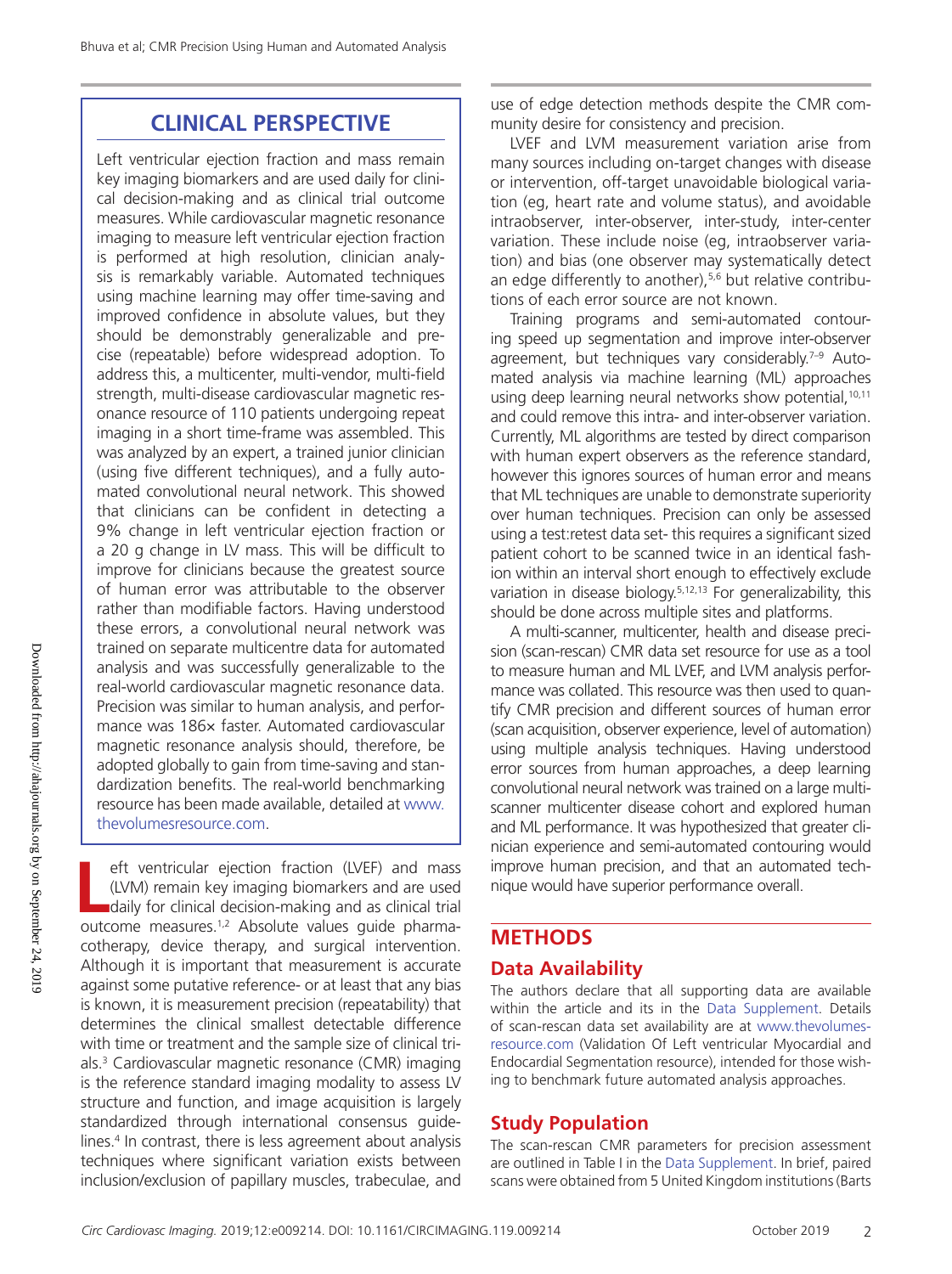

#### **Figure 1. Flow diagram illustrating study recruitment and analysis.**

Shaded blue boxes represent study outcome measures. \*Missing slices or significant breathing artifact on one scan.

Heart Centre, University Hospitals Bristol, Leeds Teaching Hospitals, University College London Hospital, and University Hospitals Birmingham NHS Trusts) with 6 different MRI scanners of 2 field strengths (1.5T, 3T), 2 manufacturers (Siemens, Philips), and 3 models (Aera, Achieva, Avanto) representing the clinical spectrum (health, dilatation, hypertrophy, regional disease, n=118). Each institution obtained local approval via the United Kingdom National Research Ethics Service; the study conformed to the principles of the Helsinki Declaration, and all subjects gave written informed consent. Inclusion criteria were patients over age 18 years undergoing CMR with balanced steady-state free precession cine imaging on 2 occasions within a time-frame where biological change was not anticipated. Scans:rescans were acquired either both before or after gadolinium based contrast administration, using the same protocol, as per the international guidelines on scan acquisition.<sup>4</sup> Scans acquired on the same day involved removing the patient from the table and performing repeat isocenter positioning. Exclusion criteria included patients with a cardiac implantable electronic device, significant arrhythmia (atrial fibrillation or ectopy) during the scan, claustrophobia or inability to breath-hold. Allometric data were collected before the scan, and body surface area (BSA) was calculated

using the Mosteller formula, 3600  $\left(\frac{\text{Height x Weight}}{3600}\right)^{1/2}$ ∖

$$
\frac{a}{\pi} \int_{0}^{\pi/2}
$$
. Diagnoses

were provided by the recruiting center.

# **CMR Scan-Rescan and Intraobserver Reproducibility**

Each data set consisted of cine imaging in at least 2 long-axis orientations and a complete short-axis stack. Both scans per patient were assigned separate, randomly generated, 4-digit identification codes for blinded scan and rescan assessment.

The first scan was also duplicated and assigned a separate identification code for assessment of blinded intraobserver reassessment. Data sets were excluded (n=8) if there were missing slices or unacceptable quality on one or other acquisition judged by an expert observer (Dr Moon).

#### **Clinician Analysis**

Images were analyzed by an expert (Dr Moon) with greater than 15 years experience and 2 cardiology trainees (Drs Ye and Lau) with less than one year of experience reporting CMR. With 5 human analysis techniques, variation in performance was expected. A 3 stage process was therefore designed, Figure 1.

#### *Stage One*

Two trainees undertook a training/standardization program over one month. Both were initially Society of Cardiovascular Magnetic Resonance level 1 accredited, and they had contoured ≈100 and 700 scans with senior clinicians respectively for the 2 observers. Contouring feedback was provided by 2 experts (Drs Moon and Manisty) and standardized instructions created (consensus—based on local practice and informed by known international standard operating procedures within UK Biobank and MESA), $14$ —see tutorial video and standard operating procedures in Methods in the Data Supplement. Fifteen (different) studies ranging in difficulty were contoured and then recontoured a month later to assess training impact.

#### *Stage Two*

The 2 trainees each analyzed 10 scan-rescans of patients representing different pathologies using 5 techniques (total 200 complete LVs contoured; Methods in the Data Supplement and Figure 2). Techniques were (1) free-hand fully manual contouring; (2) visual thresholding of the blood-myocardial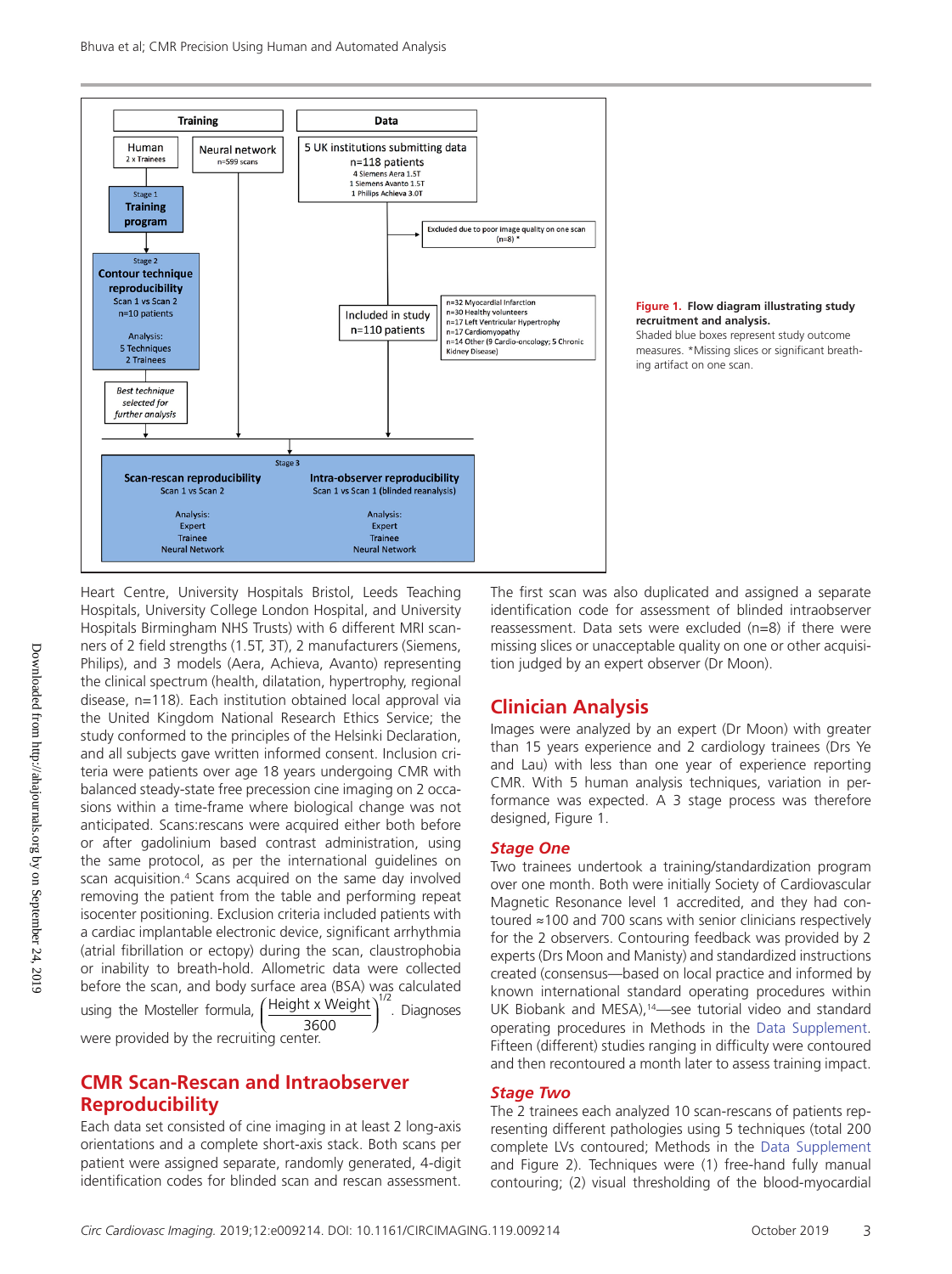

**Figure 2. Manual and semi-automated techniques used to segment the endocardial border.**

From left to right segmentation techniques become increasingly semi-automated: fully manual; visual signal intensity-based thresholding; manual point series; midmyocardial contour to initialize level-set segmentation; and blood-pool centering to initialize semi-automated segmentation.

border; (3) curve fitting between points on the endocardium (click-draw); (4) level-set segmentation initialized by a midmyocardial contour; and (5) semi-automated contouring after manual centering of the LV blood-pool. To minimize the impact of learning, at least 24 hours were left between analysis using the separate techniques, and scans were analyzed in a random order for each technique.

#### *Stage Three*

This transitioned the most precise technique from stage 2 for both the expert and trainees to analyze the entire data set of 110 patients (scan A, scan B, blinded scan A again). This totaled 330 LV volumes by expert; 330 by trainees—by this time the trainees were indistinguishable in performance so they acted as one observer, dividing work; and 330 by the automated neural network). Analysis time was measured for a sample of 50 scans for one trainee and for all automated analyses.

All analyses took place using a bespoke prototype of *CVI42* (Release 5.3.8 [720], Circle, Calgary, Canada) to include a novel level-set segmentation technique previously developed and implemented for fractal analysis and modified in this study for endocardial contouring.15 End diastolic (ED) and end systolic (ES) phases were defined as the largest and smallest long-axis ventricular volumes visually. Contiguous short-axis slices were delineated in ED (endocardium first then epicardium) and ES (endocardium) to derive LV end diastolic volume (EDV), end systolic volume (ESV), stroke volume (SV), ejection fraction (LVEF) and LVM, with allometric scaling using body surface area. To address basal slice variability, blood volume was included if there was over 50% of LV myocardium surrounding blood-pool, and a long-axis atrioventricular plane correction was used. The left ventricular outflow tract was included in the blood volume.

#### **Automated Neural Network Training and Analysis**

An automated 2-dimensional deep fully convolutional neural network was previously developed to predict LV endocardial and epicardial contours at ED and ES from an input CMR steady-state free precession short-axis stack.10 The network was previously trained on 4875 subjects from the UK Biobank, however performance was not easily generalizable to multicenter, multi-disease data. So, the network was trained from scratch on 599 multicenter, multi-scanner data sets of patients with severe aortic stenosis, as described elsewhere.16 Although this cohort represents one primary disease, extensive comorbidity (hypertension ≈53%, diabetes mellitus ≈22%, coronary artery disease ≈29%), and the ventricular response (≈50% with focal scar, ≈60% with hypertrophy [3 different subtypes], ≈20% with impairment) made it representative of human cardiac disease in general. These 599 scans (comprising ≈13 cines, each 25 frames 195000 images) were annotated at ED and ES by an expert observer (Dr Moon). Annotations were performed after the standardized post-processing guidelines above. Papillary muscles and trabeculations were included in the LV blood-pool. Training of the network took 8 hours 40 minutes on a Nvidia Titan X GPU.

## **Statistics**

Data were analyzed in R (R foundation, Vienna, Austria) using RStudio Server version 0.98 (Boston, Mass). All continuous variables are expressed as mean±SD or median (interquartile range) for skewed data. Categorical variables are expressed as frequencies in percent. Multiple groups were compared using one-way ANOVA.

For inter-observer agreement, an intraclass correlation coefficient (Lin's concordance correlation coefficient) was used which reflects both agreement and deviation from the line of perfect concordance; <0.2=poor, >0.8=excellent agreement.<sup>17</sup>

To quantify reproducibility, 3 metrics were used: the absolute difference between scans, Bland-Altman limits of agreement, and within-subject Coefficient of variation (CV).<sup>18</sup> The within-subject variance was bootstrapped (1000 bootstraps) to estimate a 95% CI of the CV.

For a head-to-head comparison of scan-rescan precision between techniques or operators, linear mixed effects regression models were used, which account for multiple observers analyzing multiple measures per subject. Models were run separately for each LV metric (EDV, ESV, SV, LVEF, or LVM) as the dependent variable. To assess training, the dependent variable was the difference between expert and trainee, and the fixed effect was training category (before/after). To assess technique, the dependent variable was the LV metric, and the fixed effects were technique and scan-rescan category (1 or 2). An interaction between technique and scan category was used to assess scan-rescan precision for each technique.<sup>19</sup> To assess different operators, the dependent variable was the LV metric, and the fixed effects were operator, scan-rescan category and the interaction term of operator and scan-rescan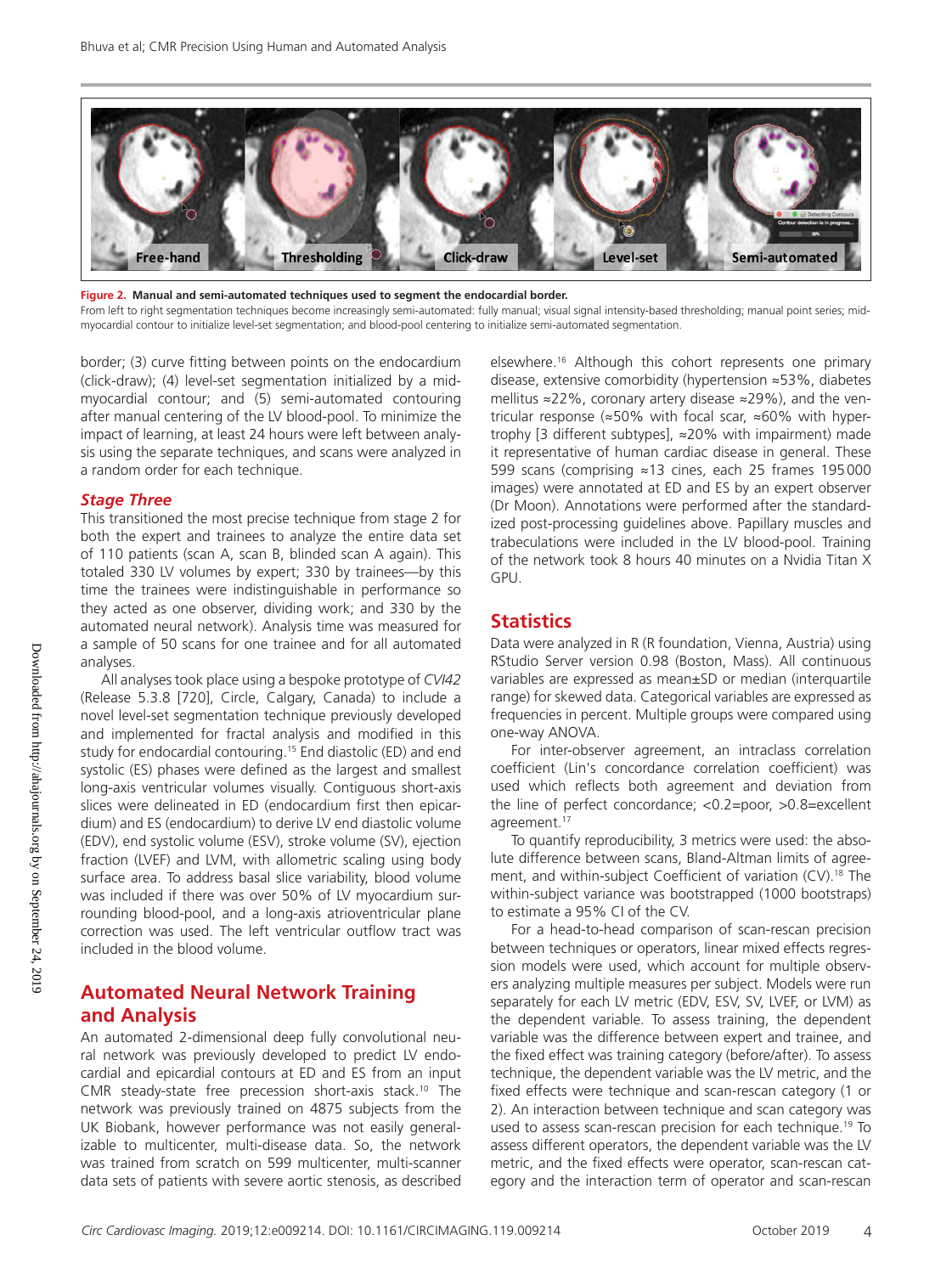#### **Table 1. Study Participant Characteristics**

| <b>Patient Characteristics</b> | <b>Myocardial</b><br><b>Infarction</b> | Left Ventricular<br>Hypertrophy | Cardiomyopathy | <b>Other Pathology</b> | <b>Healthy Volunteers</b> | P Value                  |
|--------------------------------|----------------------------------------|---------------------------------|----------------|------------------------|---------------------------|--------------------------|
| No.                            | 32                                     | 17                              | 17             | 14                     | 30                        |                          |
| Male                           | 26 (81%)                               | 14 (82%)                        | 9(53%)         | 5(36%)                 | 22 (73%)                  | $\overline{\phantom{a}}$ |
| BSA, m <sup>2</sup>            | $1.94 \pm 0.4$                         | $1.99 + 0.4$                    | $2.00 \pm 0.4$ | $1.88 + 0.5$           | $1.82 + 0.5$              | $\overline{\phantom{a}}$ |
| Age, y                         | $60 + 11$                              | $60+12$                         | $49 + 13$      | $50 + 15$              | $31\pm9$                  | < 0.0001                 |
| LVMi, q per $m2$               | $77+22$                                | $92 \pm 19$                     | $93+33$        | $61 \pm 16$            | $61 \pm 10$               | < 0.0001                 |
| EDVi, mL per m <sup>2</sup>    | $75+22$                                | $73 + 15$                       | $122 + 45$     | $76 + 23$              | $88 + 13$                 | < 0.0001                 |
| ESVi, mL per $m2$              | $34 \pm 17$                            | $24\pm7$                        | $72 + 51$      | $28 + 13$              | 33±9                      | < 0.0001                 |
| SVi, mL per $m2$               | $41\pm9$                               | $49 + 12$                       | $49+12$        | $48 + 12$              | 55±7                      | < 0.0001                 |
| EF, %                          | $56 + 8$                               | $68 + 8$                        | $45 + 17$      | $64\pm7$               | 63±5                      | < 0.0001                 |

Patients with left ventricular hypertrophy had diagnoses of hypertrophic cardiomyopathy (n=11), aortic stenosis (n=3), hypertensive heart disease (n=2), Anderson-Fabry disease (n=1). Patients with other cardiomyopathies had diagnoses of dilated cardiomyopathy (n=13), arrhythmogenic right ventricular cardiomyopathy (n=1), and left ventricular noncompaction (n=3). Other pathologies include chronic renal failure (n=5) and patients under cardio-oncology follow-up (n=9). Groups were compared using one-way ANOVA. BSA indicates body surface area; EDVi, (indexed) end diastolic volume; EF, ejection fraction; ESVi, (indexed) end systolic volume; LVMi, (indexed) left ventricular mass; and SVi, (indexed) stroke volume.

category. To assess the effect of LV impairment, a fixed effect of Scan 1 LVEF was included. Random effects included study subject in all models and operator when assessing training and effect of semi-automated technique.

Sample size required to detect a clinical change was calculated from the standardized difference (*d*) in each LV metric with a power of 90% and  $\alpha$  of 0.05, where *d* is the desired clinical change divided by the SD of scan-rescan differences. The SE of measurement was calculated as the square root of the mean squared error obtained from one-way ANOVA. The minimal detectable change between 2 scans considered to be different was calculated as 2×SE of measurement. All tests were 2-tailed, and *P*<0.05 was considered statistically significant.

# **RESULTS**

#### **Scan-Rescan Cohort**

The final data set of 110 scan-rescans represented patients with myocardial infarction (n=32), left ventricular hypertrophy (n=17, including hypertrophic cardiomyopathy), cardiomyopathy (n=17, dilated, arrhythmogenic right ventricular and left ventricular noncompaction cardiomyopathies), other pathology (n=14, cardio-oncology follow-up and chronic kidney disease), and healthy volunteers (n=30). All LV metrics differed significantly between diagnostic sub-groups, Table 1. One hundred six rescans (96%) were performed within one week (82% on the same day); 4 scans in healthy volunteers were performed between 1 week and 3 months.

# **Impact of Initial Training on Trainee-Expert Agreement**

Training and implementation of a standard operating procedure significantly improved agreement between trainees and an expert for all LV metrics, Table II in the Data Supplement.

## **Impact of Techniques on Human Accuracy (Bias) and Precision**

The thresholding and semi-automated techniques did not show a difference in accuracy with reference to manual contouring. As expected, the other 2 techniques showed over/under-estimation in EDV, ESV, and LVM; but not LVEF or SV: the click-draw technique measured the LV as larger and showed a trend to lower LVM (EDV 6.0±2.9 mL, *P*=0.0449; ESV 5.0±2.0 mL, *P*=0.0133; and LVM −6.7±3.6 g, *P*=0.0671); the levelset technique measured the LV as smaller and LVM as higher (EDV −8.3±2.9 mL, *P*=0.0056; ESV −5.8±2.0 mL, *P*=0.0042); LVM 15±4.3 g, *P*<0.0004).

For precision, however, there was no significant difference between techniques for either observer, Table III in the Data Supplement. This included both techniques that included papillary muscles in the blood-pool and those that included them within the myocardial mass, Figure 2. Given the similar precision between techniques, subsequent analysis of the complete data set by the expert and trainee used the thresholding technique, because it showed fewer large mistakes requiring manual correction.

## **Expert, Trainee and Automated Accuracy (Bias), Precision and Speed**

There was good agreement between expert and trainee (intraclass correlation coefficients, 0.92–0.98) and automated analysis (intraclass correlation coefficients, 0.90–0.98) for all LV metrics, Figures I and II in the Data Supplement. Compared with expert analysis, trainee analysis measured the LV as slightly smaller, and LVEF and LVM as slightly higher. Automated analysis, conversely, measured the LV as slightly larger, and LVEF and LVM as slightly lower, Table IV in the Data Supplement.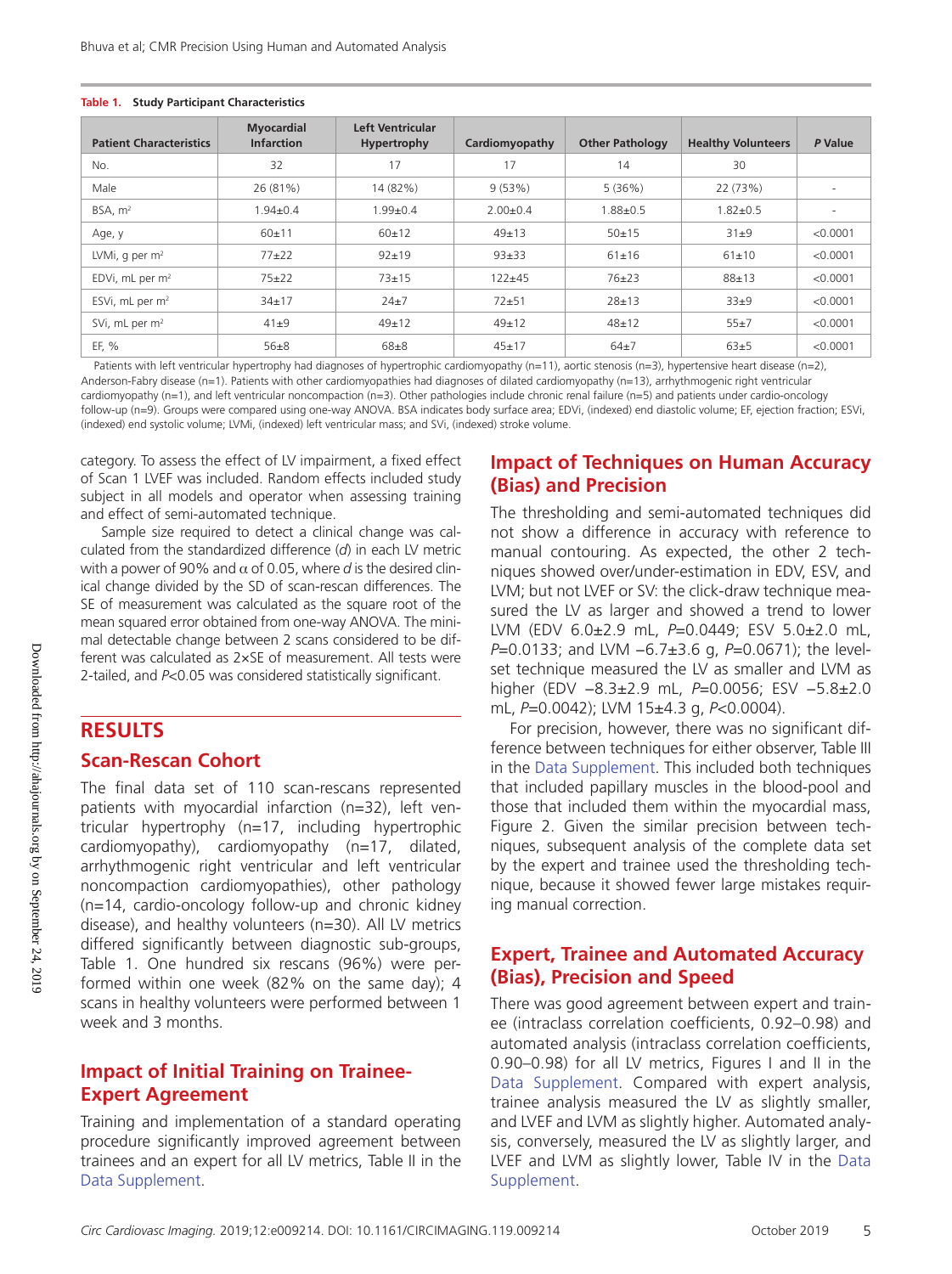

For precision, however, there was no significant difference between expert, trainee and automated analysis for all LV metrics, Table V in the Data Supplement. Table 2 and Figure 3 detail scan-rescan and intraobserver differences, Bland-Altman limits of agreement, and CV.

Human analysis time was 13 (interquartile range, 9–19) minutes per scan. Automated analysis time of a 25-phase short-axis stack was ≈0.07 minutes.

# **Sources of Error for Human and Automated Techniques**

Average human CV for intraobserver, inter-observer and scan-rescan reproducibility were, for LVEF: 5.3%, 6.3%, and 7.2%, and for LVM: 4.6%, 7.6%, and 5.5% respectively, Figure 4 and Figure 5. For all LV metrics, human intraobserver CV was greater than half of the scan-rescan CV. For humans, scan-rescan CV was the greatest source of error for EDV, ESV, SV, and LVEF, while inter-observer error was the greatest source of error for LVM, Table VI in the Data Supplement. For automated analysis, there was zero intraobserver error as this technique was nonstochastic, that is, with the same image, the network would always generate an identical result. For all observers, precision was not influenced by the degree of impairment in LVEF.

# **Sample Size Estimates and Minimal Detectable Change**

Calculation of sample size from these data shows that CMR requires 28 patients to detect a 3% change in LVEF; 12 patients to detect a 10 g change in LVM;

**Figure 3. Scan-rescan coefficient of variation for expert, trainee, and automated neural network analysis.**

All comparisons are not significant (Table V in the Data Supplement ). EDV indicates left ventricular end diastolic volume; EF, left ventricular ejection fraction ESV, left ventricular end systolic volume; and SV, left ventricular stroke volume.

and 17, 10, and 16 patients to detect a 10 mL change in EDV, ESV, and SV, respectively, Table 3. The percentage change in sample size of an expert for all LV metrics was similar to a trainee  $(x1.2-1.5)$  and automated analysis (×0.8–1.5). Sample size requirements were largest for patients with left ventricular hypertrophy.

For an individual patient, the minimal detectable change was 8.7% in LVEF or 20 g in LVM, based on expert analysis (with no difference when compared with automated analysis).

# **DISCUSSION**

Despite reliance on measurements of LVEF and LVM for clinical decision-making and as end points in research studies, analysis is often not standardized and the relative contributions of error sources are imperfectly known. These data show that using current standardized image acquisition and multicenter, multi-vendor, multi-field strength, multi-disease, scan-rescan data at scale, measurement error was largely due to inconsistency in the human observer rather than variation in modifiable factors- clinician experience, scan acquisition, or human contour strategy (here performed using 5 techniques). This study also demonstrated for the first time that an automated analysis technique using deep learning has equivalent precision (scan-rescan reproducibility) to an expert, and yielded ≈13 minutes time-saving per scan, tested head-to-head on variable pathologies from multiple institutions. Clinicians can be confident in detecting a 9% change in LVEF or a 20 g change in LVM, this was similar if using an automated ML technique. Because the resource has the potential to test superiority of automated over human analysis,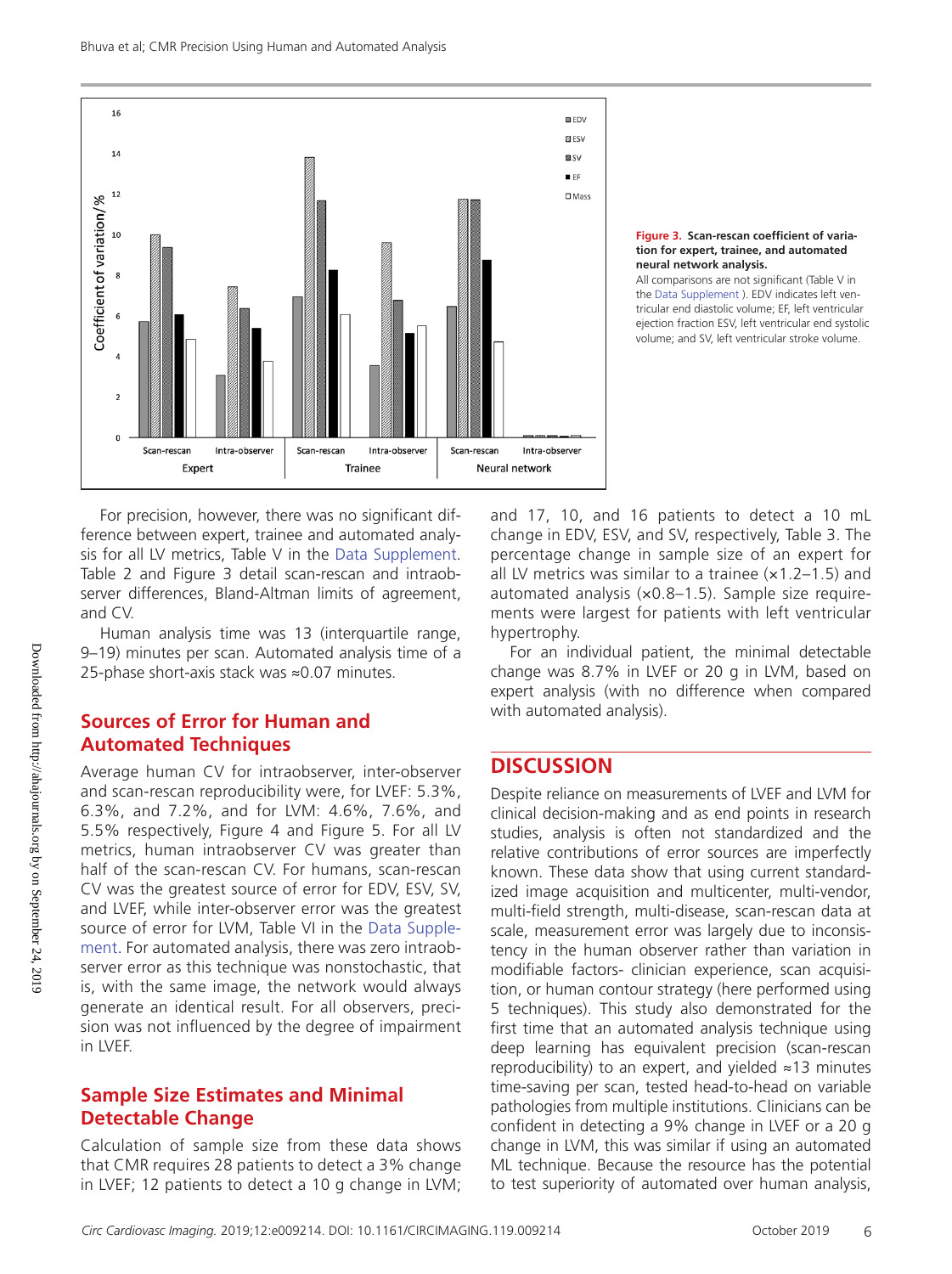

#### **Figure 4. Examples of different contours for one cardio-oncology patient.**

Analysis is by 3 observers (rows) over 3 data sets (columns), with average analysis timing per scan per observer reported. Left column: original scan 1, middle column: blinded scan 1 re-analysis; right column: repeat scan 2. Note this is one phase of one slice of ≈10 in each short-axis stack; that all human contours differ whereas the automated neural network scan 1 blinded reanalysis contours are identical. Note also the similar position but different piloting and orientation of the repeat scan 2.

scan-rescan data and training videos/standard operating procedures have been made available.

Previous studies investigating LV analysis by CMR have largely focused on inter-observer and intraobserver differences, usually using data sets from healthy individuals in single centers.<sup>5,6</sup> Clinical practice relies on scan-rescan precision, and includes sources of variation not previously captured in most data sets such as the scan acquisition, differences between institution, and disease states. This study looked at the efficacy of a number of potential strategies (decided a priori) that might reduce or maintain variability with time-saving through automation: clinician experience, training, human contouring methods, and deployment of an automated neural network segmentation approach.

#### **Benefits of Automated Analysis**

The adoption of ML can offer comparable precision with clinicians, with the time saving and global standardization that would ensue. Training of junior clinicians required a month-long program, compared with ≈9 hours for a neural network. Once trained, clinicians required an average of 13 minutes for analysis per scan, compared with ≈4 seconds for a neural network. In the UK, an estimated 2275 scans per million adults are needed annually, performed in 61 centers.20 Automating this one aspect of CMR analysis alone would, therefore, potentially translate into a saving of 54 clinician-days per center. Accurate automated segmentation is a bridge to reliable extraction of more information from the same imaging beyond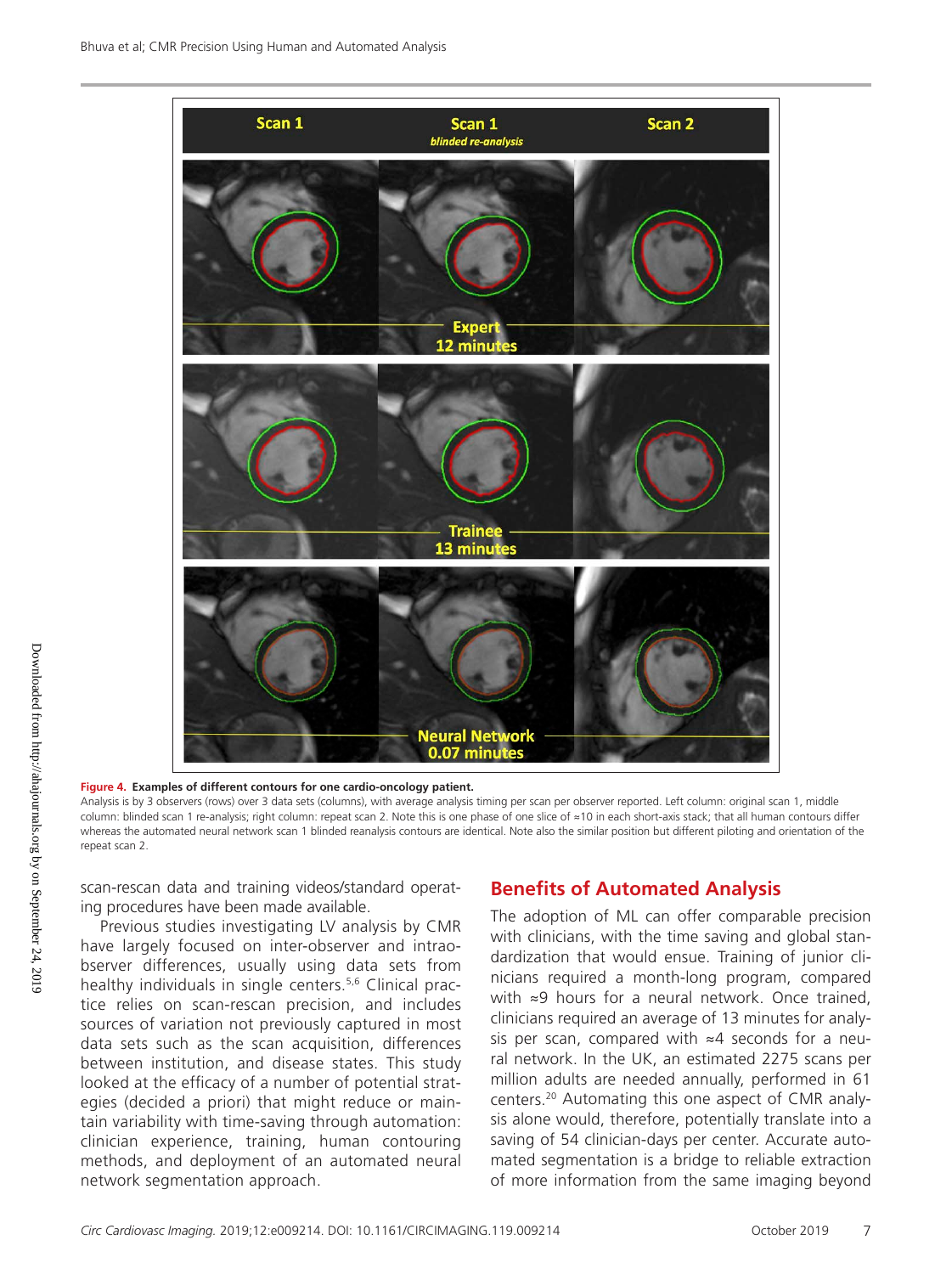

**Figure 5. Contributions of intra-, inter-observer, and scan-rescan error to human measurement variability.**

For ejection fraction, human error (coefficient of variation) is incremental from intraobserver, inter-observer (on the same scan), to inter-scan. For mass, human inter-observer error is greatest. Scan-rescan error is similar for human and automated neural network analysis, however the majority of error for human analysis is related to the observer suggesting that automated techniques have other sources that can be addressed to surpass human performance. Human error is the average of both human observers.

established imaging biomarkers. In combination with time saving, this maximizes use of acquired data in a value-based manner.

## **ML Techniques can Surpass Human Precision**

Given that the greatest sources of measurement error were human factors (ie, nonmodifiable intra- and interobserver variability), we believe that, with improvement, it is only a matter of time before automated approaches are super-human, with cascading consequences in clinical (confidence, smallest detectable difference) and research (trial size) domains of increased precision. Improvement could be related to either training data or the network itself, and comparison of scan-rescan precision against that of an expert offers the ability to show superior performance, and provides an important validation step towards real-world scalability.

Similar performance of automated techniques to humans has previously been shown by comparing the degree of inter-observer agreement between 2 clinicians and clinician-network agreement in typi-

cally healthy subjects.<sup>10,11</sup> Evaluation of new automated segmentation techniques is typically performed against expert ground truth in medical imaging grand challenge data sets, and presented as contour comparisons (such as mean error or dice index).21,22 Expert segmentation for the ground truth comparisons is time consuming meaning cases numbers are necessarily small, limited to a few centers and pathologies, and such metrics are not intuitive for clinicians.<sup>6</sup> UK Biobank data and the MICCAI ACDC 2017 challenge have addressed issues of cohort size and differences between scanners, but using this approach it is not possible to identify a technique that is superior to human analysis, despite growing appreciation of the high intra- and inter-observer variability in human measurements.6,10,11 Comparison of measurement precision between techniques using test:retest methodology avoids this limitation, and this cohort enables identification of methods that are both generalizable and superior to humans.

Superior performance will require potentially larger and more variable pathology datasets facilitated by adversarial training, or transfer learning.23,24 However, if training is performed by one expert annotating each dataset, neural networks will be trained to minimize between subject differences, but not differences between or within observers. Training on repeated measures may minimize these errors. This could also be surmounted by the use of stronger priors,<sup>25</sup> 3D neural networks or even limiting the reliance on annotation through deeper, more intelligent pixel classification.

Neural network approaches, however, do show limitations. Data must be standardized before analysis, and neural networks are computationally expensive to train and require clinician-facing interfaces before widespread implementation. Biologically implausible segmentations are also possible and therefore results require human review.11

#### **Sample Size Estimates**

This study provides benchmark precision metrics that reflect a range of pathologies and institutions. Required sample sizes to detect a standardized difference was greatest for patients with left ventricular hypertrophy who had increased LVM and small systolic cavity volumes. The sample size required to detect a clinically important change was between 10 and 28 patients for different LV metrics, which is higher than previous estimates.5,12,13 This data set however is different due to its high variability, and should these results be considered for future study design, there may be reasons that these results either over- or under-represent anticipated performance for a specific real-world task. Factors that make precision higher here include: excellent training/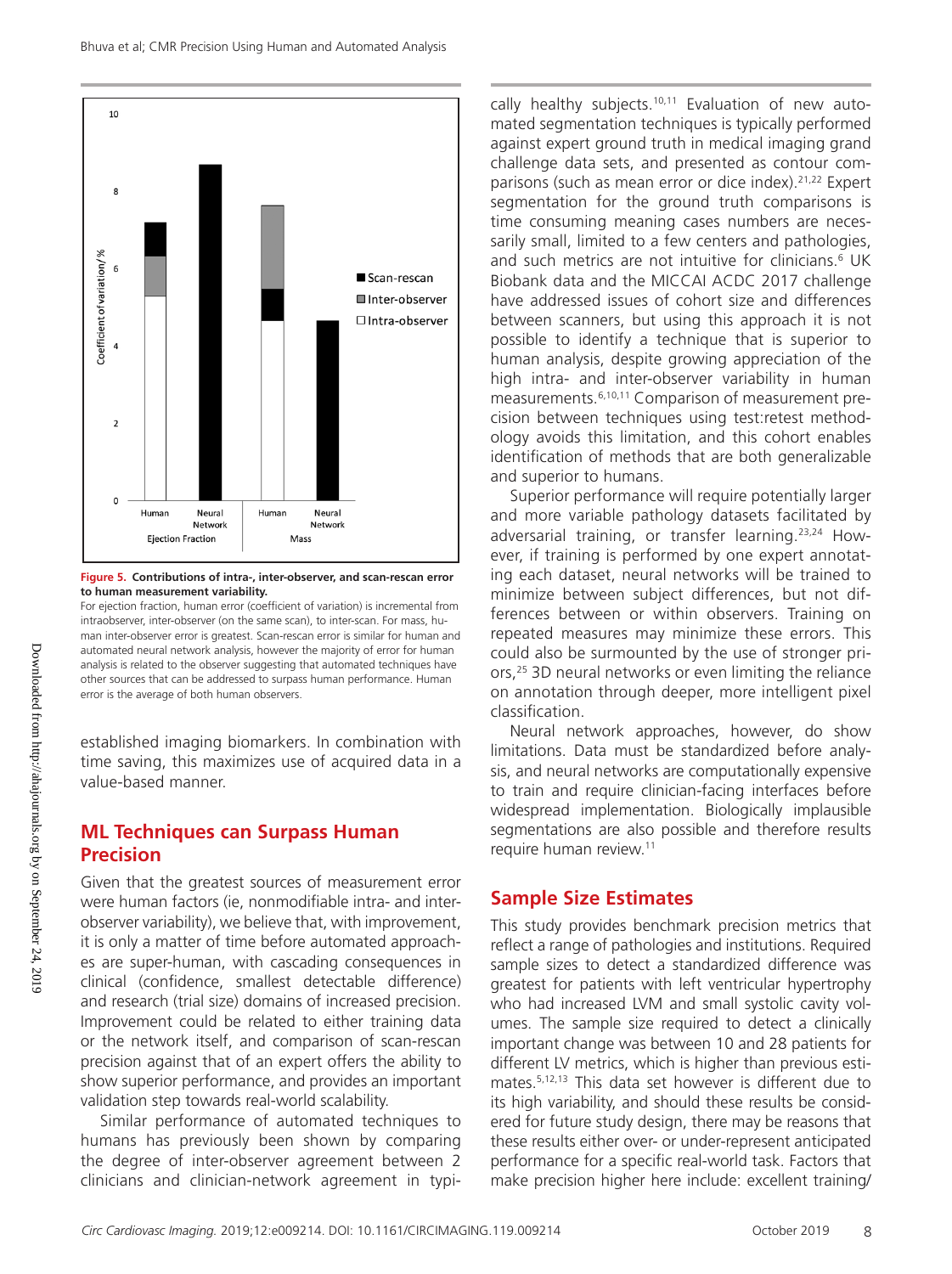|                  | <b>Scan-Rescan Reproducibility</b> |                         |                        |                       |                      | <b>Intraobserver Reproducibility</b> |                          |                          |                          |                          |  |
|------------------|------------------------------------|-------------------------|------------------------|-----------------------|----------------------|--------------------------------------|--------------------------|--------------------------|--------------------------|--------------------------|--|
|                  | EDV, mL                            | ESV, mL                 | SV, mL                 | EF $(%)$              | Mass, q              | EDV, mL                              | ESV, mL                  | SV, mL                   | EF $(%)$                 | Mass, g                  |  |
| Expert           |                                    |                         |                        |                       |                      |                                      |                          |                          |                          |                          |  |
| Mean             | $159 + 51$                         | $69 + 46$               | $90+23$                | $59 + 12$             | $142 + 44$           | $160 + 51$                           | $69 + 45$                | $91 + 24$                | $59 + 12$                | $143 + 44$               |  |
| Difference       | $9\pm8$                            | 6±6                     | $9\pm8$                | $4\pm3$               | 7±7                  | 5±4                                  | 5±5                      | 6±5                      | 3±3                      | $4\pm3$                  |  |
| CV/%             | 5.7<br>$(4.7 - 6.8)$               | 10.0<br>$(8.1 - 11.8)$  | 9.4<br>$(7.8 - 11.0)$  | 6.1<br>$(5.2 - 7.1)$  | 4.8<br>$(4.1 - 5.6)$ | 3.1<br>$(2.5 - 3.7)$                 | 7.4<br>$(6.1 - 8.9)$     | 6.4<br>$(5.1 - 7.8)$     | 5.4<br>$(3.9 - 6.9)$     | 3.8<br>$(3.25 - 4.29)$   |  |
| <b>BA</b> limits | $-23$ to 26                        | $-18$ to 17             | $-20$ to 25            | $-9$ to 10            | $-19$ to 19          | $-12.5$ to 12.2                      | $-13$ to 13              | $-16$ to 15              | $-8$ to $8$              | $-16$ to 15              |  |
| Trainee          |                                    |                         |                        |                       |                      |                                      |                          |                          |                          |                          |  |
| Mean             | $156 + 51$                         | $64+47$                 | $92 + 26$              | $61 \pm 14$           | $146 + 45$           | $157 + 51$                           | $64 + 45$                | $92 + 26$                | $61 + 13$                | $144 + 43$               |  |
| Difference       | 10±9                               | 7±7                     | 10±9                   | 5±4                   | $9\pm8$              | 5±6                                  | 5±5                      | 6±6                      | 3±3                      | 8±7                      |  |
| CV/%             | 7.0<br>$(5.8 - 8.2)$               | 13.8<br>$(11.4 - 16.2)$ | 11.7<br>$(9.4 - 13.9)$ | 8.3<br>$(5.6 - 10.3)$ | 6.1<br>$(5.2 - 6.9)$ | 3.6<br>$(2.9 - 4.3)$                 | 9.6<br>$(7.4 - 11.8)$    | 6.8<br>$(5.5 - 8.2)$     | 5.2<br>$(4.2 - 6.2)$     | 5.5<br>$(4.2 - 6.7)$     |  |
| <b>BA</b> limits | $-25$ to 29                        | $-19$ to 20             | $-25$ to 28            | $-12$ to 12           | $-25$ to 23          | $-15$ to 16                          | $-14$ to 14              | $-17$ to 18              | $-8$ to 9                | $-22$ to 20              |  |
| Automated        |                                    |                         |                        |                       |                      |                                      |                          |                          |                          |                          |  |
| Mean             | $166 + 53$                         | $77+47$                 | $89 + 26$              | $56 + 12$             | $135 + 40$           | $\overline{\phantom{0}}$             | $\overline{\phantom{0}}$ | $\overline{\phantom{0}}$ | $\overline{\phantom{0}}$ |                          |  |
| Difference       | 10±9                               | $8\pm8$                 | 10±9                   | $4\pm4$               | 6±6                  | $\qquad \qquad -$                    | $\qquad \qquad -$        | $\overline{\phantom{m}}$ | $\qquad \qquad -$        | $\overline{\phantom{m}}$ |  |
| CV/%             | 6.5<br>$(5.2 - 7.8)$               | 11.8<br>$(8.5 - 14.6)$  | 11.7<br>$(9.1 - 14.1)$ | 8.8<br>$(6.1 - 11.1)$ | 4.7<br>$(4.0 - 5.6)$ |                                      | $\overline{\phantom{0}}$ | $\qquad \qquad -$        | $\qquad \qquad -$        | $\qquad \qquad -$        |  |
| <b>BA</b> limits | $-25$ to 28                        | $-22$ to 20             | $-24$ to 29            | $-11$ to 12           | $-17$ to 16          | $\overline{\phantom{0}}$             | $\overline{\phantom{0}}$ | -                        | $\overline{\phantom{0}}$ | $\overline{\phantom{0}}$ |  |

|  | Table 2. Scan-Rescan and Intraobserver Reproducibility Stratified by Observer |  |  |
|--|-------------------------------------------------------------------------------|--|--|
|--|-------------------------------------------------------------------------------|--|--|

Data are presented as cohort mean±SD; absolute difference between scans±SD; CV and 95% CI; and BA limits. BA limits indicates Bland-Altman limits of agreement; CV, within-subject coefficient of variation; EDV, end diastolic volume; EF, ejection fraction; ESV, end systolic volume; and SV, stroke volume.

standardization and operator selection; bias from using only the best 110 studies from 118 with (by definition) no further dropout; scan-rescan at short time intervals; a few expert centers only. Factors that make precision lower here include: inclusion of multiple diseases; multiple centers; multiple scanners and blinded analysis. While follow-up studies may be analyzed consecutively in clinical practice, we ensured that the 2 scans acquired for each subject were assigned different randomized

study numbers to minimize bias in this study. There was no review of study data at study completion, with all analyzed data sets included in the results.

#### **Sources of Human Measurement Error**

It is generally accepted that there is incremental variation from intraobserver, inter-observer and scan-rescan (physiological and technical) differences.<sup>26</sup> These data

|  | Table 3. Sample Size Estimates Stratified by Observer and Pathology |  |  |  |  |  |  |
|--|---------------------------------------------------------------------|--|--|--|--|--|--|
|--|---------------------------------------------------------------------|--|--|--|--|--|--|

| Sample Size Estimates (n), $\alpha$ =0.05, 90% Power |              |              |                |                |              |              |                |              |             |                |
|------------------------------------------------------|--------------|--------------|----------------|----------------|--------------|--------------|----------------|--------------|-------------|----------------|
|                                                      | <b>EDV</b>   |              | <b>ESV</b>     |                | <b>SV</b>    |              | EF             |              | <b>Mass</b> |                |
|                                                      | 10 mL change |              | 10 mL change   |                | 10 mL change |              | 3% change      |              | 10g change  |                |
|                                                      | <b>SD</b>    | $\mathsf{n}$ | <b>SD</b>      | $\mathsf{n}$   | <b>SD</b>    | $\mathsf{n}$ | <b>SD</b>      | $\mathsf{n}$ | <b>SD</b>   | $\mathsf{n}$   |
| Whole cohort                                         |              |              |                |                |              |              |                |              |             |                |
| Expert                                               | 12           | 17           | 9              | 10             | 11           | 16           | 5              | 28           | 10          | 12             |
| Trainee                                              | 14           | ×1.3         | 10             | x1.2           | 14           | $\times$ 1.3 | 6              | x1.5         | 12          | $\times1.5$    |
| Automated                                            | 13           | x1.2         | 11             | $\times$ 1.4   | 13           | x1.3         | 6              | x1.5         | 8           | $\times 0.8$   |
| Sub-groups (expert only)                             |              |              |                |                |              |              |                |              |             |                |
| MI                                                   | 12           | 18           | $\overline{7}$ | $\overline{7}$ | 11           | 15           | 5              | 31           | 11          | 14             |
| <b>LVH</b>                                           | 13           | 20           | 9              | 11             | 13           | 20           | 5              | 36           | 8           | 9              |
| <b>CM</b>                                            | 12           | 17           | 10             | 12             | 9            | 10           | $\overline{4}$ | 19           | 13          | 20             |
| Other pathology                                      | 14           | 23           | 6              | 6              | 12           | 17           | 3              | 15           | 6           | $\overline{7}$ |
| <b>HV</b>                                            | 9            | 11           | 10             | 13             | 11           | 16           | 5              | 26           | 9           | 11             |

For Trainee and Automated neural network analysis, sample size is represented as a proportional change to Expert analysis. Sample size estimates stratified by pathology are presented for expert analysis only.

CM indicates cardiomyopathy; EDV, end diastolic volume; EF, ejection fraction; ESV, end systolic volume; HV, healthy volunteers; LVH, left ventricular hypertrophy; MI, myocardial infarction; SD, standard deviation; and SV, stroke volume.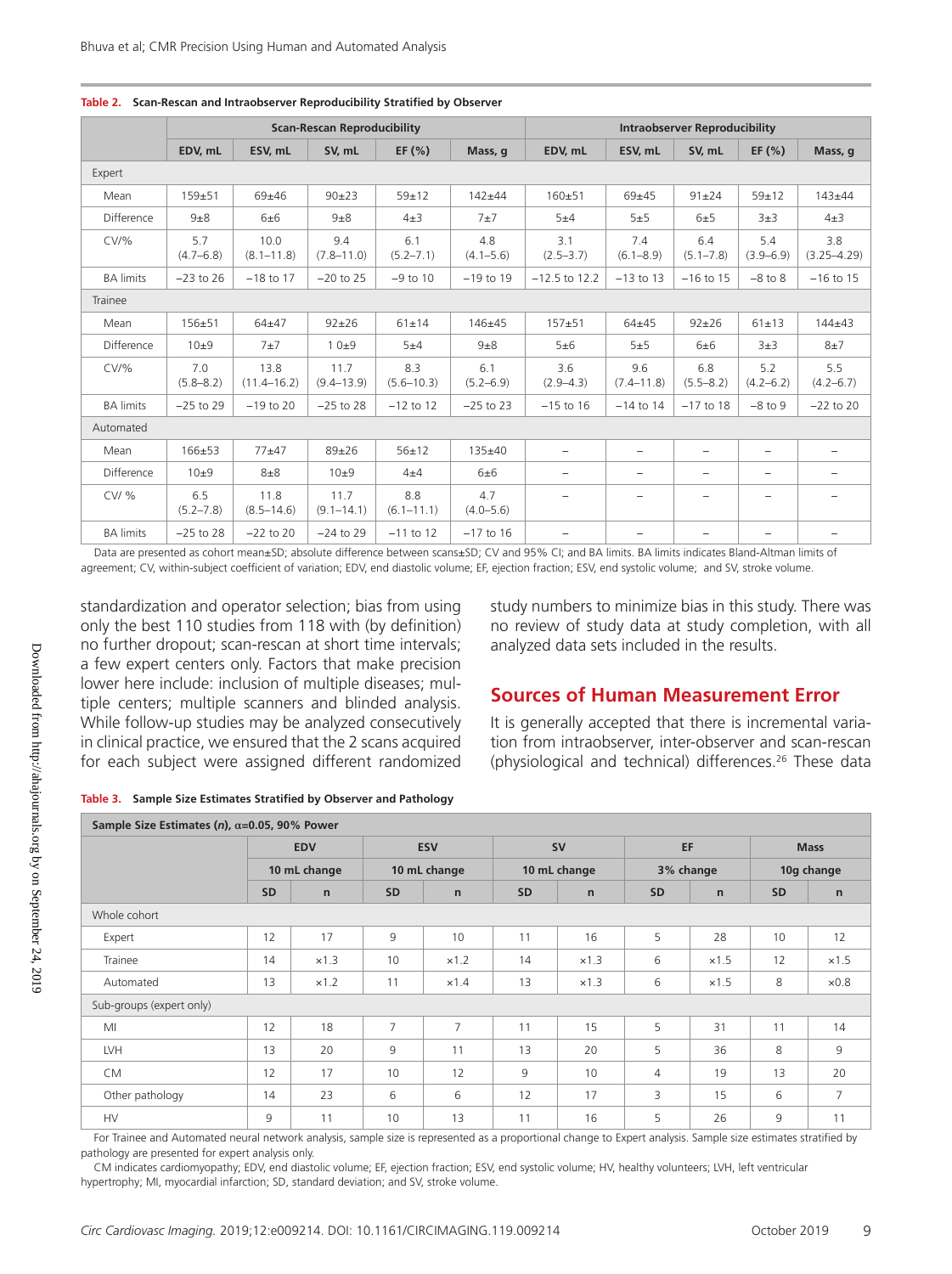demonstrated that human (intraobserver) error (CV) was greater than half of scan-rescan error, an effect that was not minimized by an expert when compared with junior clinicians after appropriate training, despite 15 years' additional experience. A training program combined with standard operating procedures was an effective approach to improve inter-observer agreement, by standardizing basal blood volume and papillary muscles, as previously reported.<sup>7,8</sup> Semi-automated techniques, including a novel level-set approach with minimal user interaction also did not improve precision over manual techniques, a finding replicated in 2 observers. However, human contour strategies resulted in potentially clinically relevant differences for an individual patient, emphasizing the need to interpret reference ranges in the context of the technique from which they were derived.

To improve human measurement precision, an improved focus on unifying a systematic approach to analysis and greater acquisition standardization appears important. This would require investigating piloting of the short-axis cine stack, loading conditions, or sequence improvements that improve myocardial contrast with epicardial fat.27

# **Study Limitations**

We measured variability using a relatively small number of observers, however by including both trainees and an international expert as the gold standard observer, the errors measured are likely to be representative. Both scans for each patient were acquired in the same institution using the same protocol, and therefore we have not assessed scan-rescan precision between institutions. The scan-rescan interval was short (with 82% of studies acquired on the same day), and we are, therefore, unable to assess the contribution of physiological variability across months or years. The precision of right ventricular assessment was not within the scope of this study. We analyzed the performance of a ML approach but not its prospective clinical application.

# **CONCLUSIONS**

Automated ML techniques for LV analysis match human precision and perform substantially faster. Based on multicenter, multi-vendor, multi-field strength, multidisease data, a 9% change in ejection fraction can be detected confidently by expert clinicians, and this is similar using automated analysis. Given that a major source of measurement variability is attributable to the observer, automated approaches offer the future potential to surpass human experts, demonstrable using this scan-rescan resource.

#### **ARTICLE INFORMATION**

Received April 3, 2019; accepted July 25, 2019. The Data Supplement is available at https://www.ahajournals.org/doi/ suppl/10.1161/CIRCIMAGING.119.009214.

#### **Authors**

Anish N. Bhuva, MBBS; Wenjia Bai, PhD; Clement Lau, MBChB; Rhodri H. Davies, PhD; Yang Ye, PhD; Heeraj Bulluck, PhD; Elisa McAlindon, PhD; Veronica Culotta, MBBS; Peter P. Swoboda, PhD; Gabriella Captur, PhD; Thomas A. Treibel, PhD; Joao B. Augusto, MD; Kristopher D. Knott, MBBS; Andreas Seraphim, MBBS; Graham D. Cole, PhD; Steffen E. Petersen, PhD; Nicola C. Edwards, PhD; John P. Greenwood, PhD; Chiara Bucciarelli-Ducci, PhD; Alun D. Hughes, PhD; Daniel Rueckert, PhD; James C. Moon, MD; Charlotte H Manisty, PhD

#### **Correspondence**

Charlotte H. Manisty, PhD, Department of Cardiac Imaging, Barts Heart Centre, W Smithfield, London EC1A 7BE. Email [c.manisty@ucl.ac.uk](mailto:c.manisty@ucl.ac.uk)

#### **Affiliations**

Institute for Cardiovascular Science, University College London, United Kingdom (A.N.B., H.B., G.C., T.A.T., J.B.A., K.D.K., A.S., A.D.H., J.C.M., C.H.M.). Department of Cardiovascular Imaging, Barts Heart Centre, Barts Health NHS Trust, London, United Kingdom (A.N.B., C.L., R.H.D., Y.Y., V.C., G.C., T.A.T., J.B.A., K.D.K., A.S., S.E.P., J.C.M., C.H.M.). Data Science Institute and Department of Medicine (W.B.), Department of Computing (D.R.), Imperial College London, South Kensington Campus, United Kingdom. William Harvey Research Institute, NIHR Barts Biomedical Research Centre, Queen Mary University of London, United Kingdom (C.L., S.E.P.). Department of Cardiology, Sir Run Run Shaw Hospital, Zhejiang University, Hangzhou, People's Republic of China (Y.Y.). Bristol Heart Institute, Bristol NIHR Biomedical Research Centre, University Hospitals Bristol NHS Trust and University of Bristol, United Kingdom (E.M., C.B.-D.). Heart and Lung Centre, New Cross Hospital, Wolverhampton, United Kingdom (E.M.). Multidisciplinary Cardiovascular Research Centre and Division of Biomedical Imaging, Leeds Institute of Cardiovascular and Metabolic Medicine, University of Leeds, United Kingdom (P.P.S., J.P.G.). Imperial College London, National Heart and Lung Institute, Hammersmith Hospital, United Kingdom (G.D.C.). Auckland City Hospital, New Zealand and Institute of Cardiovascular Science, University of Birmingham (N.C.E.).

#### **Acknowledgments**

The authors acknowledge all research staff at each site for their contribution to recruitment. They also acknowledge the contribution of the British Society for Cardiovascular Magnetic Resonance Valve Consortium for developing, acquiring and making available the training data set segmentations.

#### **Sources of Funding**

This study was supported by Barts Charity (MGU0302). A.N. Bhuva is supported by a doctoral research fellowship from the British Heart Foundation (FS/16/46/32187). Drs Moon and Manisty are directly and indirectly supported by the University College London Hospitals and Drs Moon, Manisty, and Petersen by the Barts Biomedical Research Centre. A.N. Bhuva received support from the British Heart Foundation (PG/13/6/29934), the National Institute for Health Research University College London Hospitals Biomedical Research Centre, and works in a unit that receives support from the UK Medical Research Council (MC\_UU\_12019/1). CBD is in part supported by the NIHR Biomedical Research Centre at University Hospitals Bristol NHS Foundation Trust and the University of Bristol. Drs Bai and Petersen acknowledge support from the SmartHeart EPSRC program grant (EP/P001009/1).

#### **Disclosures**

Dr Bucciarelli-Ducci is a consultant for Circle Cardiovascular Imaging (Calgary, Canada). The other authors report no conflicts.

#### **REFERENCES**

1. Multicenter Postinfarction Research Group. Risk stratification and survival after myocardial infarction. *N Engl J Med*. 1983;309:331–336.